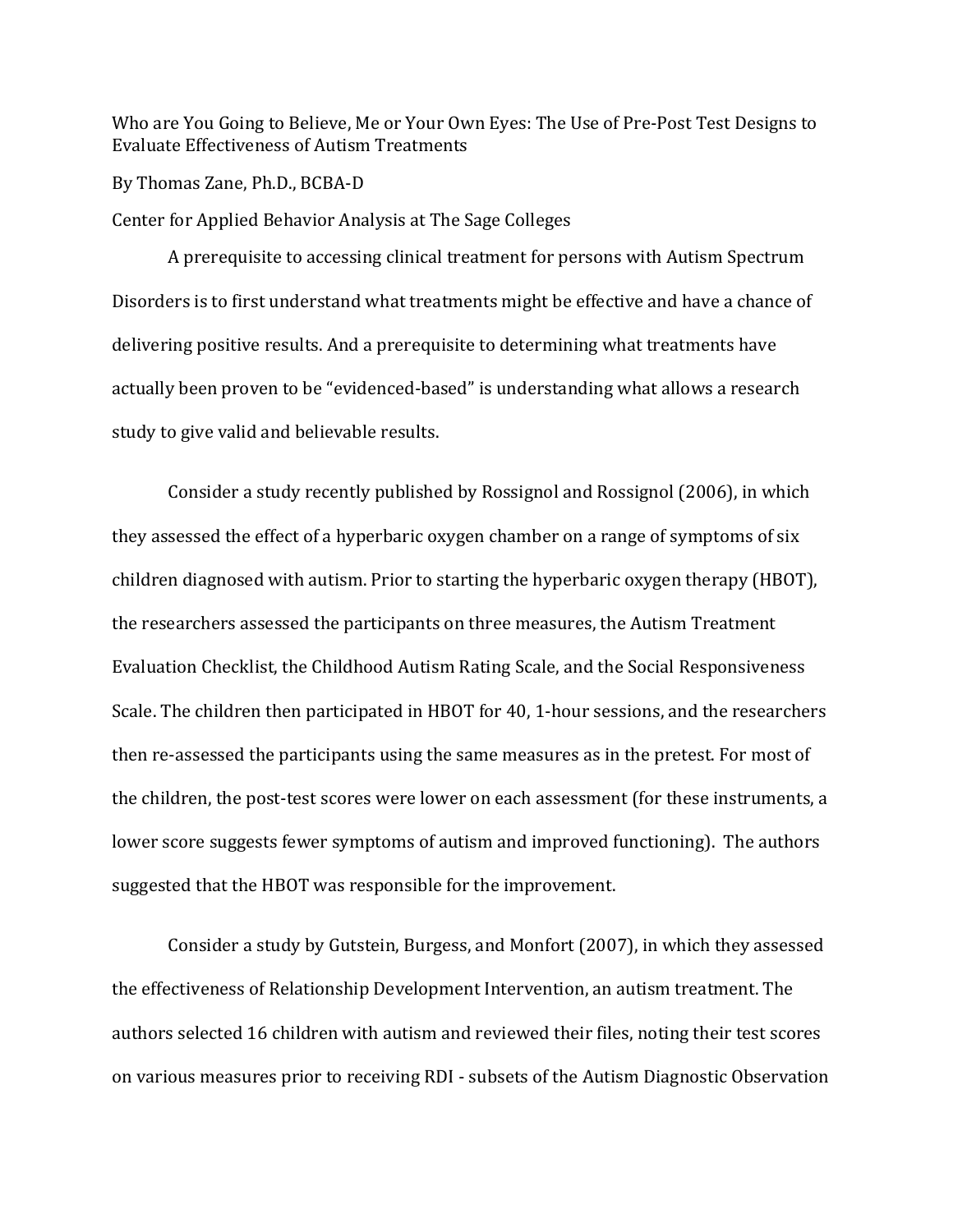Schedule and Autism Diagnostic Interview-Revised. Additionally, parents provided information about each child's educational placement (on a continuum of intrusiveness) and level of "flexibility" (i.e., child's comfort level reacting to change in his/her life and routine). After obtaining these measures, the participants received RDI for an average of 18 months. Following treatment, Gutstein, et al. conducted post-test assessments using the same measures as the pretest. For most children, the authors concluded that the post-test scores improved over pre-test scores, and suggested that RDI was responsible for the improvement.

Researchers and clinicians often attempt to demonstrate the effectiveness of an autism treatment by using this common "pre-post" test design (also called "before-after, "AB," and "one-group, pretest-posttest design; e.g., Drew, Hardman, & Hosp, 2008; Fraenkel & Wallen, 2009). The general strategy in a pre-post test study is to recruit one group of subjects, obtain some measurement of the critical dependent variable(s) hypothesized to be changed by the treatment, implement the treatment protocol, and then the re-administer the same measurement as pretest. There is an assumption that if the post-test scores have changed positively from the pretest scores, then the change is due to the treatment. Many researchers and treatment developers use this basic design (e.g., Krantz, 2009; Linderman & Steward, 1999; Rossignol, Rossignol, James, Melnyk, & Mumper,  $2007$ ).

The important question is, does this design provide convincing proof that the treatment caused the improvement in the variable(s) being measured? The answer is unambiguous - this basic design never permits confirmation of cause and effect between

 $\overline{2}$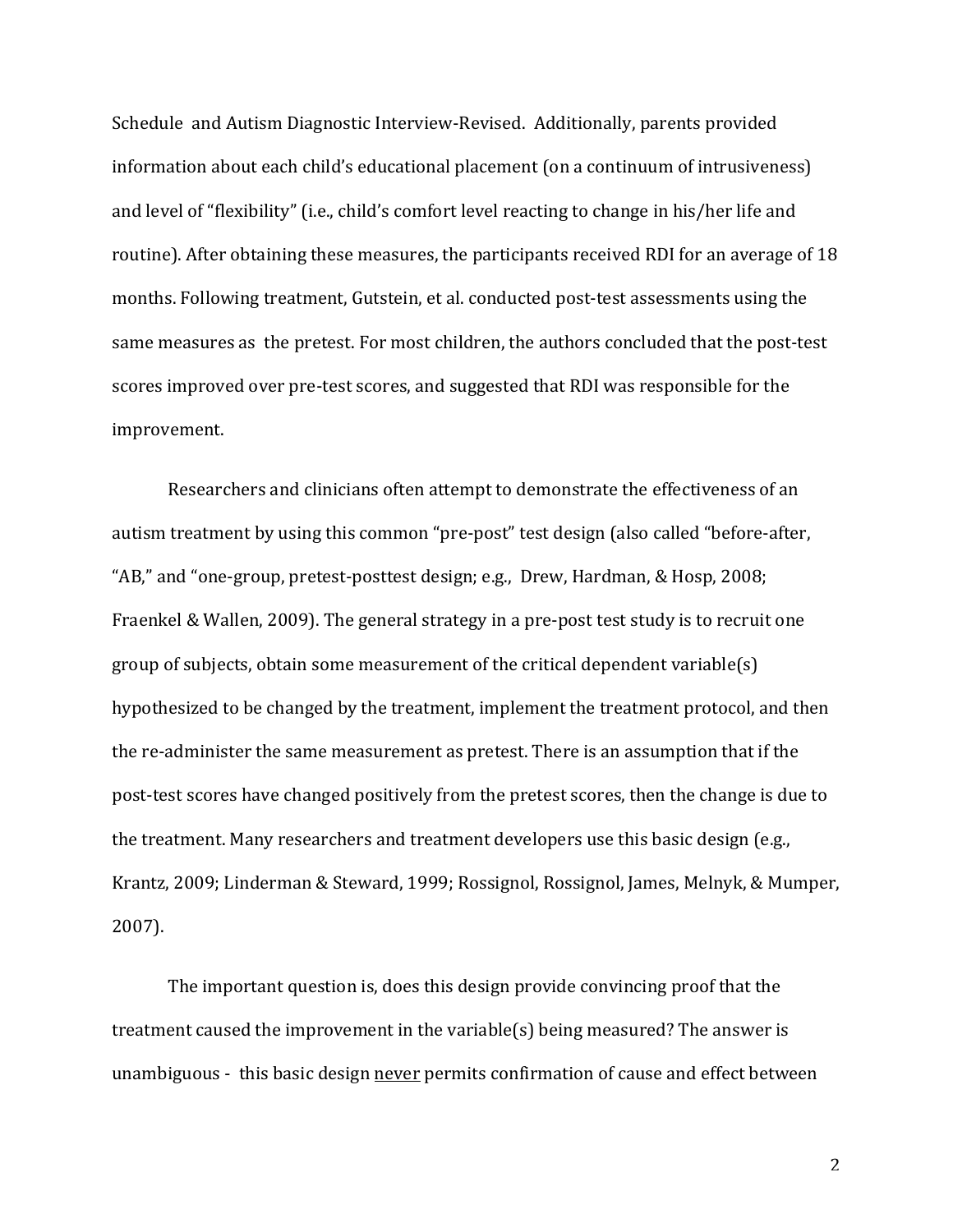the treatment and positive changes in the dependent measures  $(e.g.,$  autism symptomology; Drew, Hardman, & Hosp, 2008; Gay, Mills, & Airasian, 2009).

The weakness of this design (to demonstrate causal relationships) relates to its inability to minimize "internal validity" threats. The internal validity of a research study refers to the level of confidence in believing that changes in the variables being measured are due to the treatment protocol being used. If the research study is designed to eliminate any explanation other than the treatment changing what is being measured, then that study has strong internal validity. On the other hand, if the research study is designed in a way that allows explanations other than the treatment variable to possibly be influencing what is being measured, then that study will have weak internal validity, and the conclusion must be that the treatment may not be the only reason for the change in the dependent measurements. And if there is an assumption that variables other than the treatment could have produced the changes in what is measured, one must conclude that the treatment probably did not cause the changes.

The pretest-posttest design is fatally flawed with respect to internal validity. For example, if participants improve from pretest to posttest, the improvement could be due to simply the participants maturing (physically or psychologically) over the course of the experiment. Consider a research project done over the course of a year with preschoolers with autism. An improvement in assessment from pretest to posttest (after one year) could be due simply to the natural maturation of the participants, rather than influence of the treatment. Another possible threat to believing that a treatment caused any positive changes relates to participants who were chosen on the basis of extremely low scores (or

 $\overline{3}$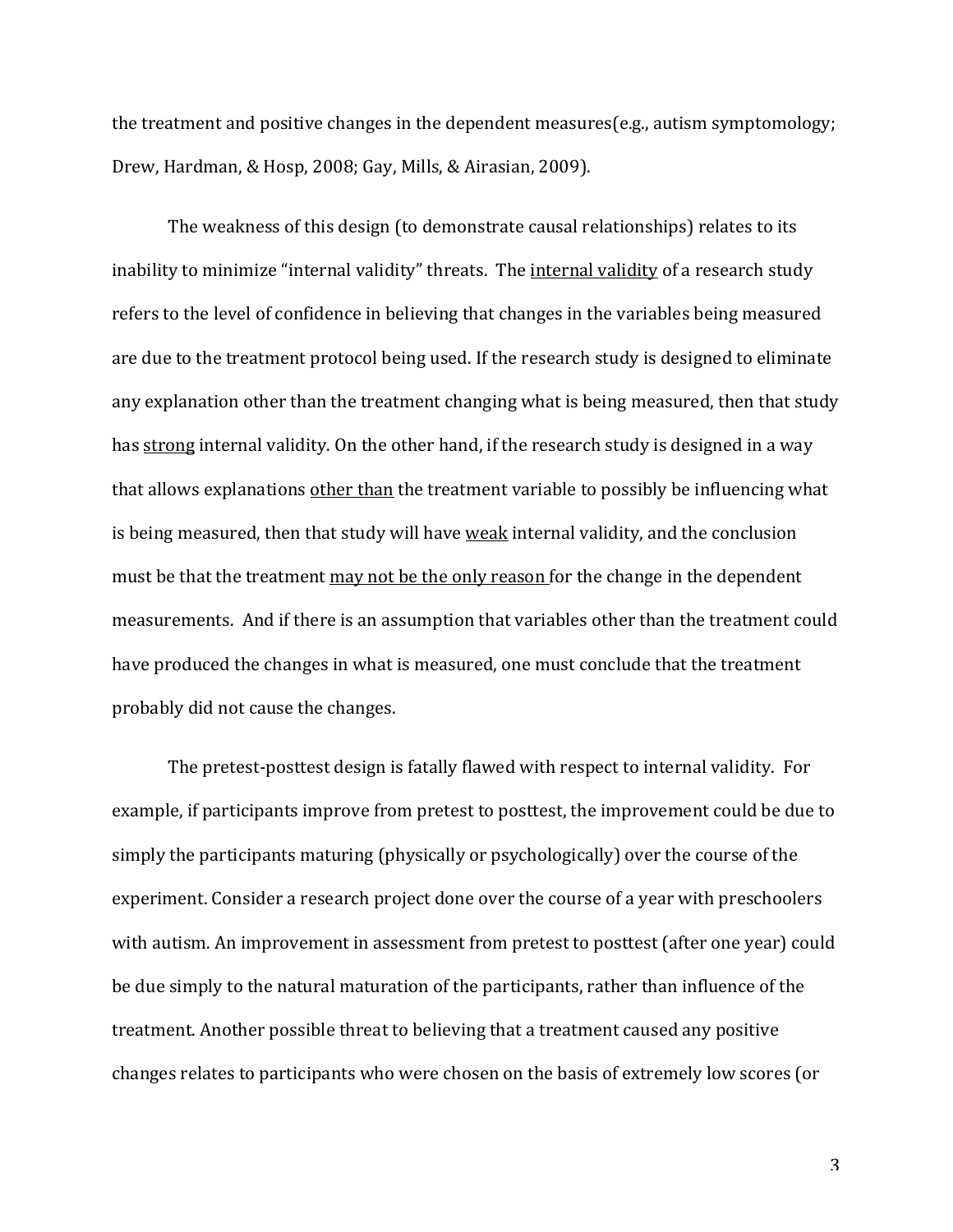extremely low performance) on the variable(s) being measured in the pretest. Generally, extremely low scores will often improve, and extremely high scores will often decline, given repeated assessments, just because they are so extreme. Thus, any study that involves participants because they scored very low or very high on the dependent measures, and that uses a pretest-posttest design, is open to this particular threat and thus one cannot believe that the treatment caused any improvement.

The one group pretest-posttest design is flawed by several additional internal validity threats not discussed here. The reality is that any attempt to demonstrate the effectiveness of a treatment by using a pretest on one group of participants, then applying a treatment, followed by a reassessing the variables being tracked, will always be open to skepticism of linking improvement to treatment. This type of design will never allow strong confidence in the belief of a cause and effect connection between treatment and improvement.

All research is not equal in quality. Just because a research study has been conducted and shows positive changes in some aspects of autism does not necessarily mean that the treatment was responsible for those changes. Since autism is said by some to be a "fad magnet" (e.g., Jacobson, Foxx, & Mulick, 2005), parents and other consumers must critique any research study that purports to show a positive effect of a treatment, and try to determine if the positive changes could be due to other explanations, or could only be due to the treatment. By activating their "baloney detectors" (Sagan, 1999), parents, care givers, and service providers can avoid adopting treatments that have no proof of effectiveness, and thus be more likely to embrace treatments for which there is a body of well-designed

4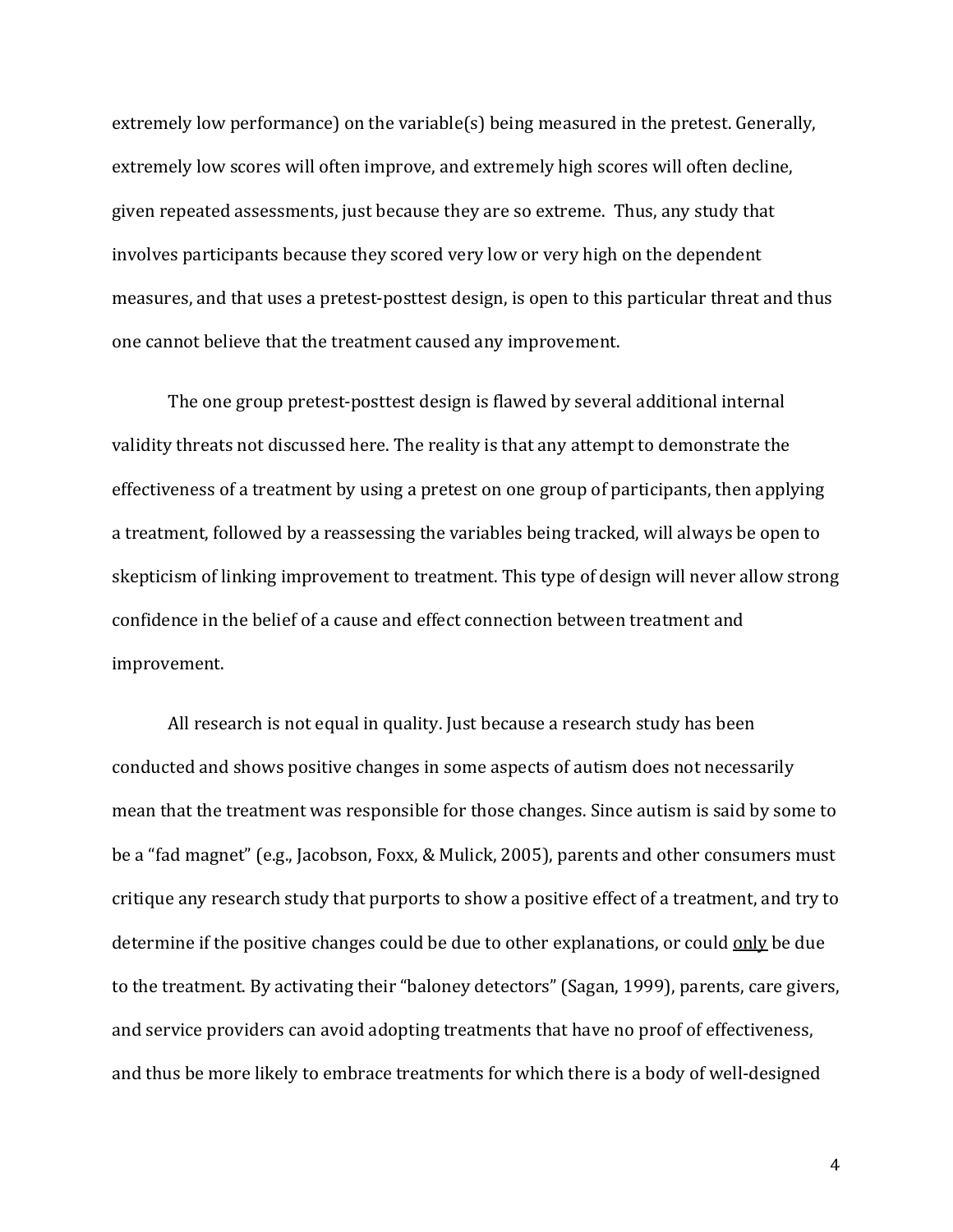research supporting a cause and effect relationship. Research in autism treatments that purportedly shows evidence of effectiveness, but that utilizes only pretest-posttest studies, needs to be viewed with caution and must not be thought of as producing valid conclusions that allow consumers and caregivers to believe that the treatment in fact works. Accessing clinical treatment services could be enhanced by better understanding of the flaws in this basic and commonly used research design.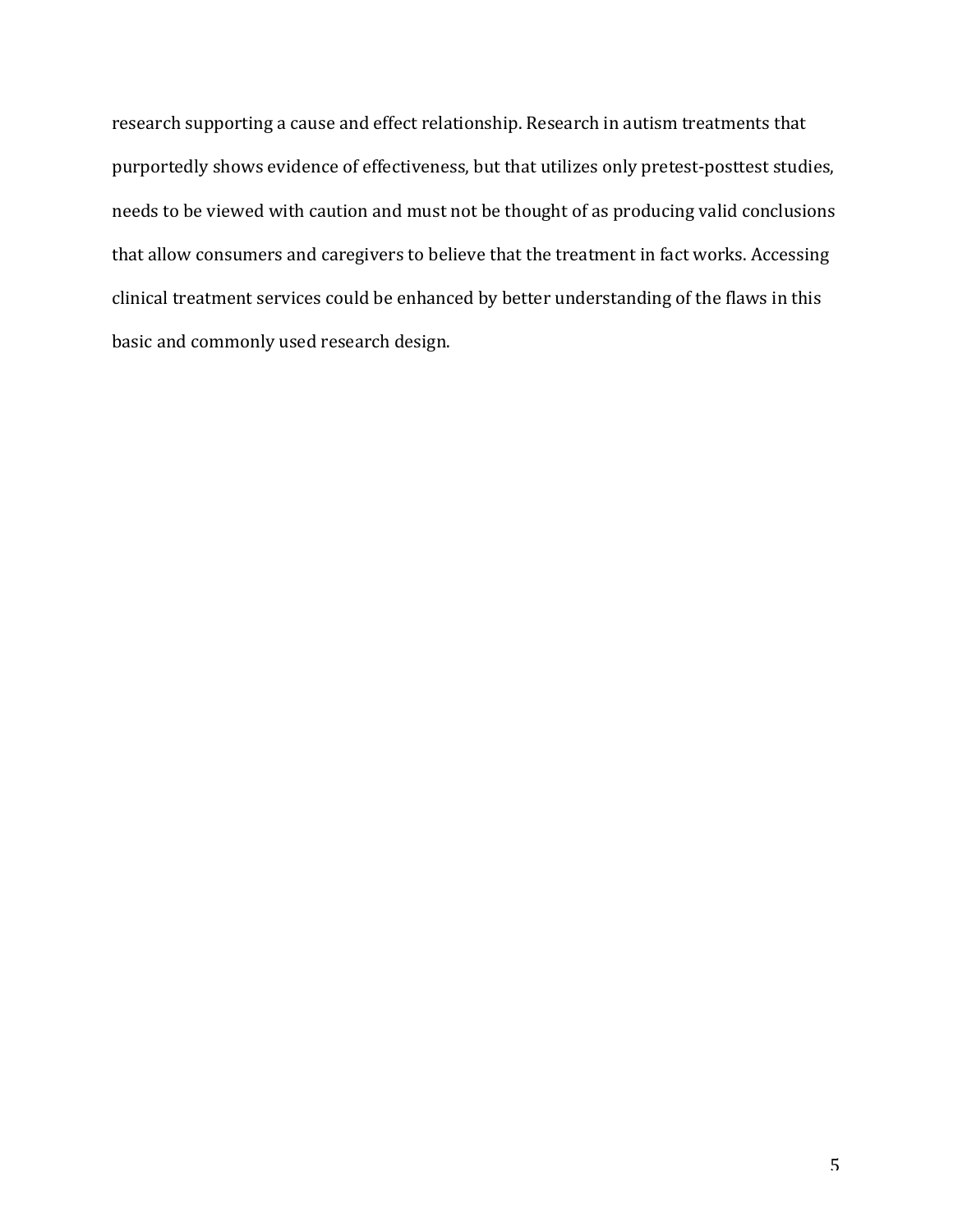## References

- Drew, C. J., Hardman, M. L., & Hosp, J. L. (2008). *Designing and conducting research in education.* Thousand Oaks, California: Sage Publications, Inc.
- Fraenkel, J. R., & Wallen, N. E. (2009). *How to design and evaluate research in education.* Seventh edition. New York: McGraw-Hill.
- Gay, L. R., Mills, G. E., & Airasian, P. (2009). *Educational research: Competencies for analysis and applications, Ninth Edition.* Upper Saddle River, NJ: Pearson.
- Gutstein, S. E., Burgess, A. F., & Montfort, K. (2007). Evaluation of the Relationship Development Intervention program. Autism, 11, 397-412.
- Jacobson, J. W., Foxx, R. M., & Mulick, J.A. (2005). *Controversial therapies for developmental* disabilities: Fad, fashion, and science in professional practice. Mahwah, NJ: Lawrence Erlbaum Associates, Inc.
- Krantz, S. (2009). Craniosacral therapy: Helping improve brain function. Retrieved March 8, 2010 at http://www.upledger.com/content.asp?id=76&mid=2.
- Linderman, T. M., & Steward, K. B. (1999). Sensory integrative-based occupational therapy and functional outcomes in young children with pervasive developmental disorders: A single subject study. American Journal of Occupational Therapy, 53, 207>213.
- Rossignol, D. A., & Rossignol, L. W. (2006). Hyperbaric oxygen therapy may improve symptoms in autistic children. *Medical Hypotheses*, 67, 216-228.